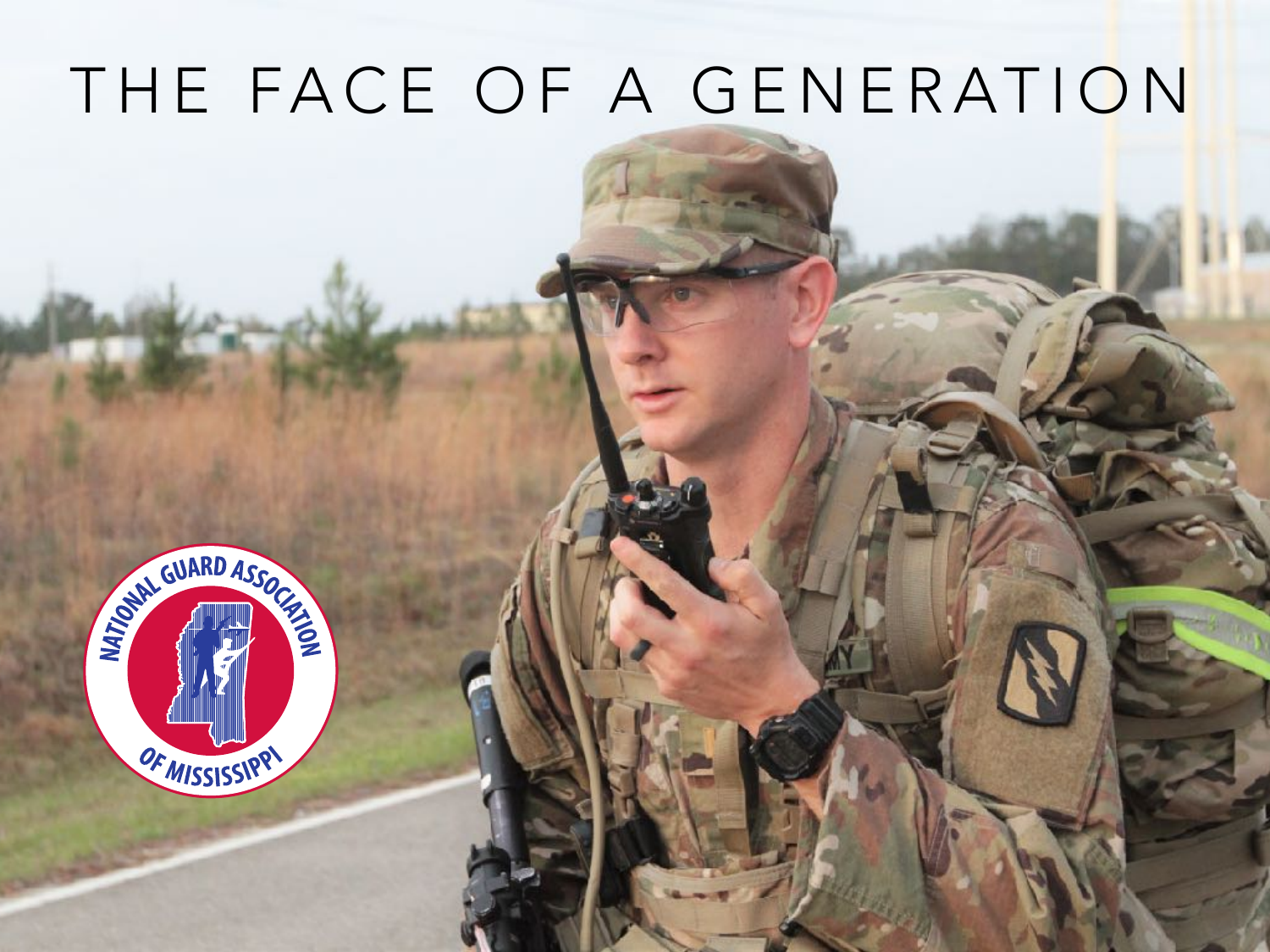### THE NATIONAL GUARD ASSOCIATION OF MISSISSIPPI

The days of one weekend a month and two weeks in the summer are gone. Members of the Air and Army National Guard are fully intertwined in defense of our nation overseas and protection of our state during times of disaster. Our men and women in uniform must balance their families, a civilian career and military service. It is imperative that we maintain a unified voice.

The National Guard Association of Mississippi provides the platform for you to grow as an officer and ensure the future for those that follow you.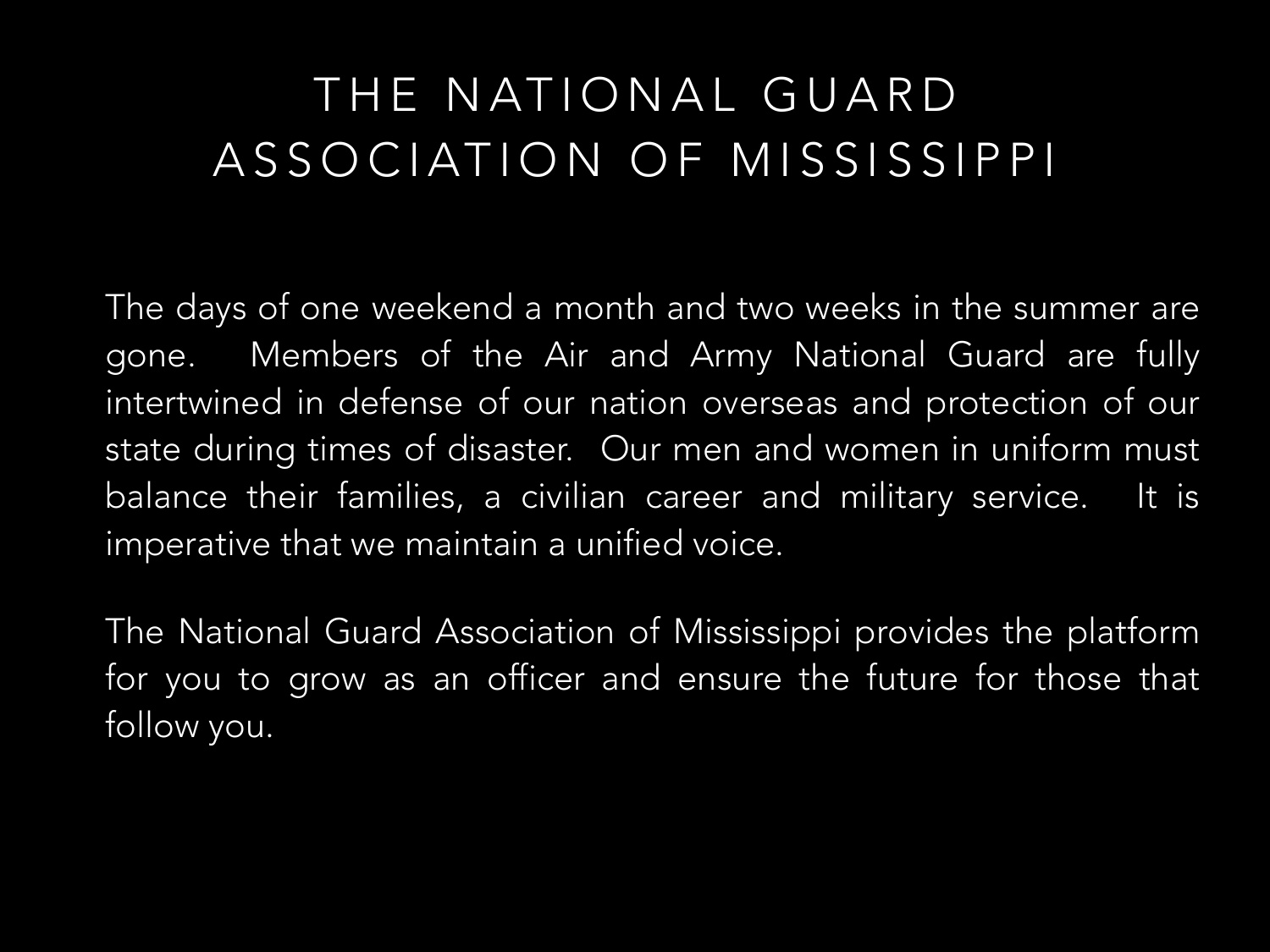# OPPORTUNITY

In no other setting can our young officers get exposure to national and state programs and leaders in Mississippi, other states and the US Capital.

The NGAMS Annual Conference is consistently the largest state conference in the nation with national speakers and professional development.

The NGAUS Conference provides our Service members interaction with Service members from all fifty states, territories and the District of Columbia, national contractors and national leaders to include the President of the United States.

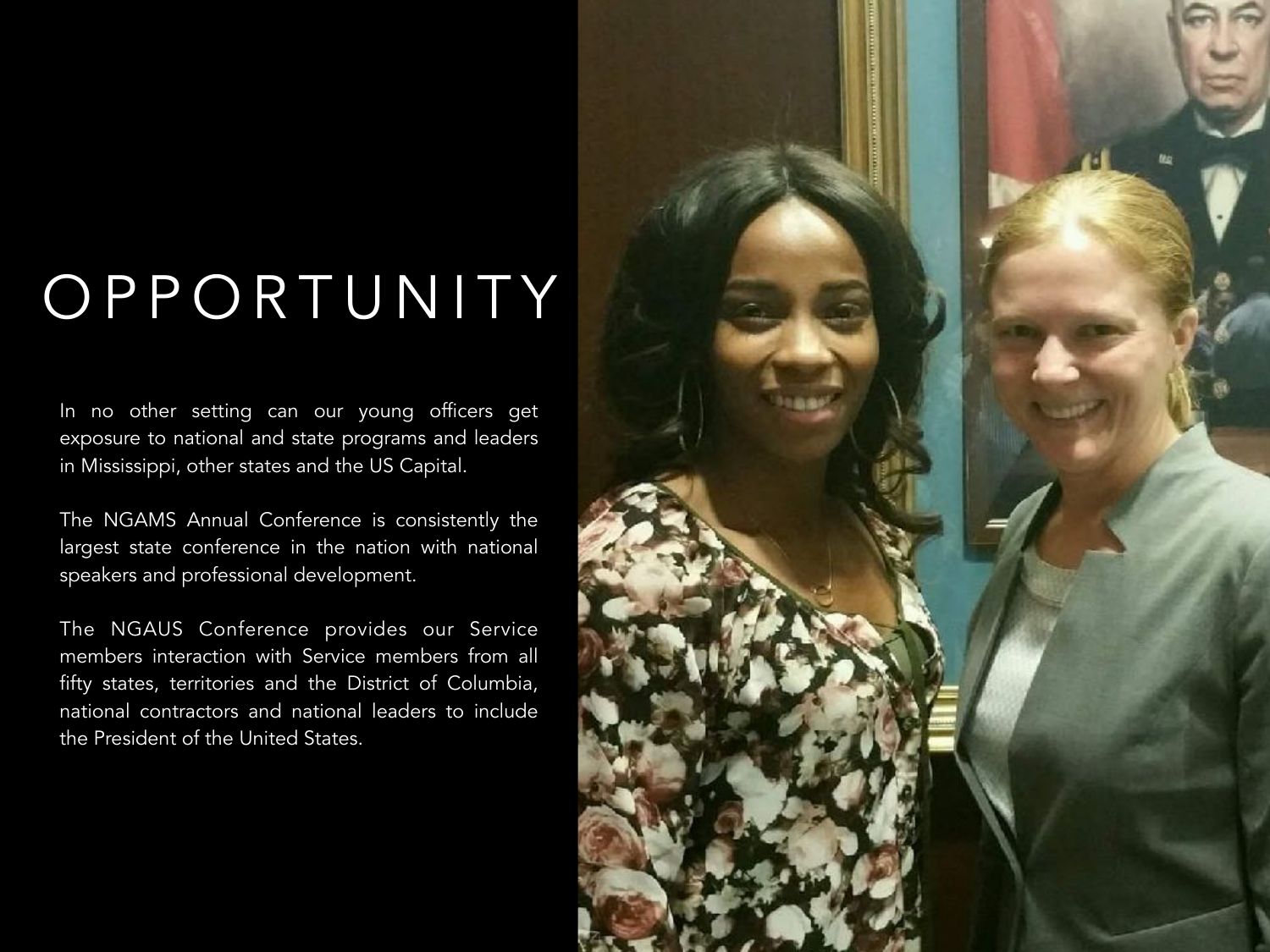## STATE SPONSORED LIFE INSURANCE

Your family makes great sacrifices every day that allow you to serve. If you were to make the ultimate sacrifice for your country, your family's grief would be painful enough without added financial worries. Think of the hardship and expenses your family would face alone- without you and the security you provide. NGAMS provides you and your family with complete financial security and peace of mind.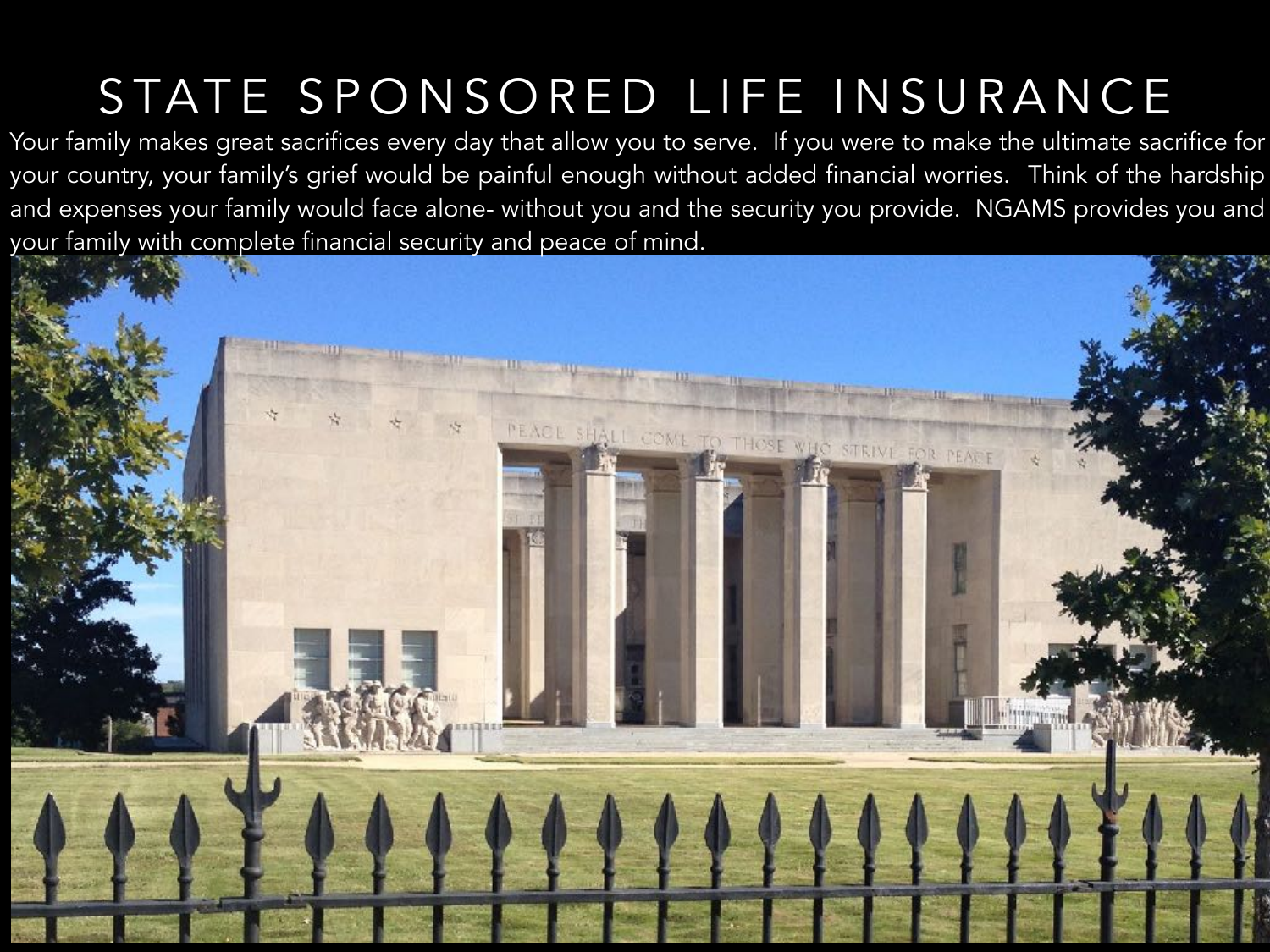#### EDUCATION

The NGAMS Scholarship, proposed by former NGAMS President and Mississippi National Guardsman Colonel Tom Crosby, is a competitive scholarship that provides \$ 6 , 0 0 0 p e r y e a r t o exceptionally qualified officers in the Mississippi National Guard and their dependents.

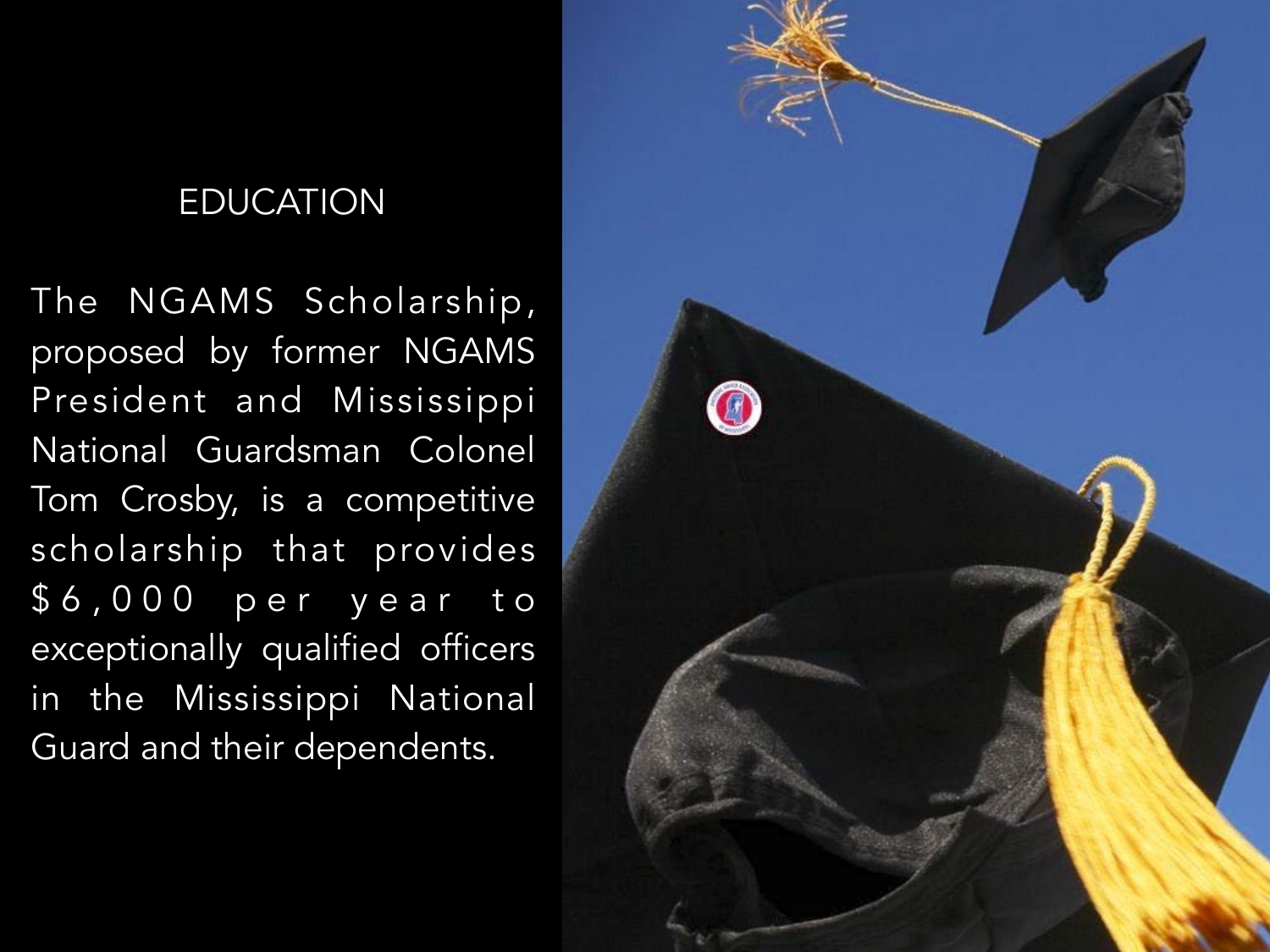#### ADVOCACY

In the past years, several key measures were born from the State and National conferences to include:

Affordable life insurance available for all Service members and their families Affordable supplemental life insurance for Service members and their families Educational assistance for the families of fallen Service members Enactment of the MS Military Family Relief Fund Tax relief for deployed Service members Free first year life insurance policies for new enlistees \$15,000 state tax credit for Service members Educational assistance for Service members Employment protections for Service members Child custody protection for Service members Expanded health care benefits Expanded retirement benefits

Each year NGAMS places on its website the specific laws advocated and passed on behalf of our Service members along with the resolutions presented to the national conference.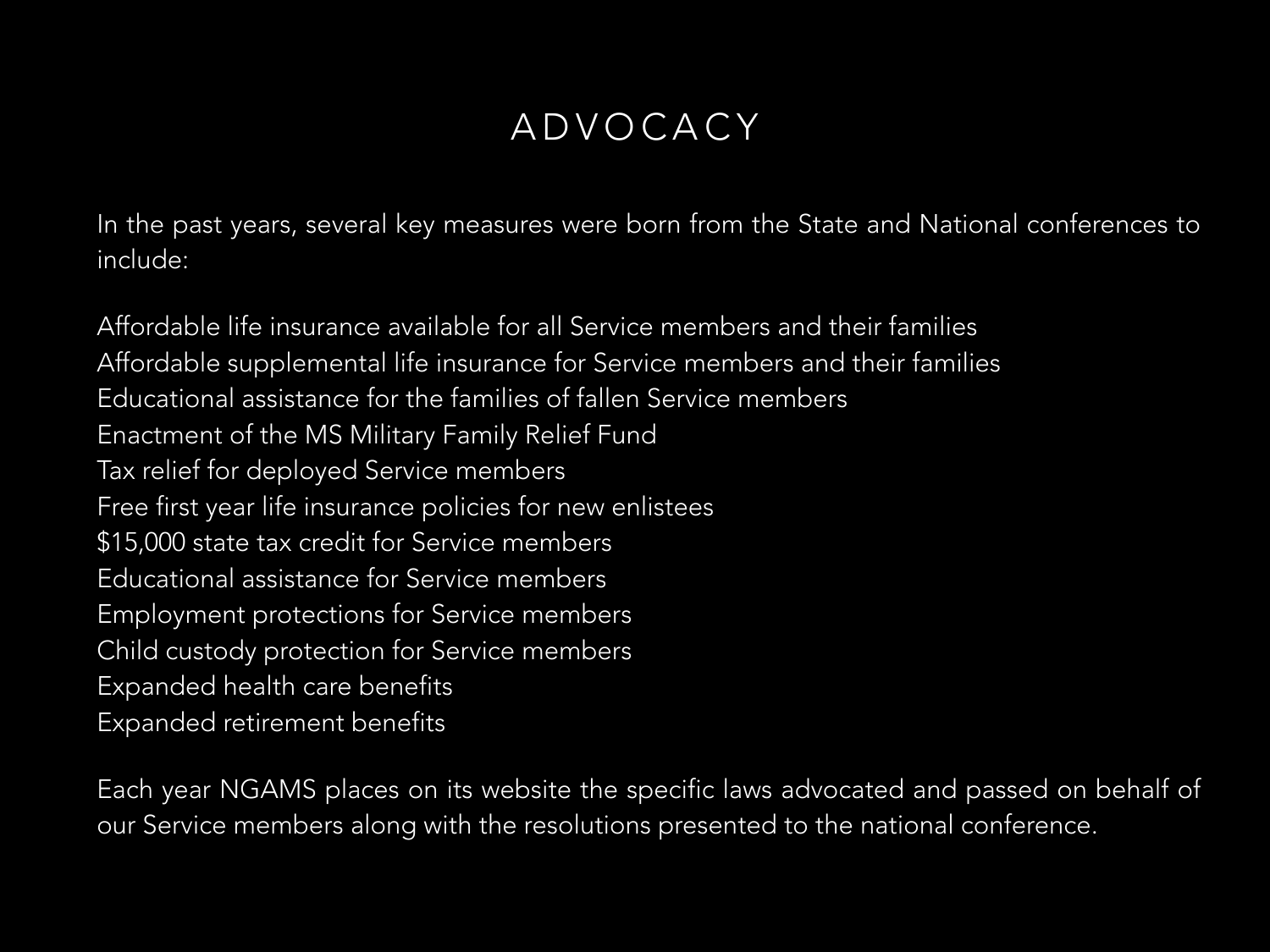### FELLOWSHIP

THE BENEFITS OF ASSOCIATION MEMBERSHIP DON'T END AT RETIREMENT. THE NATIONAL GUARD ASSOCIATION OF MISSISSIPPI HAS THE NATION'S LARGEST RETIRED MEMBERSHIP AND SEVEN MONTHLY MEETINGS THROUGHOUT THE STATE.